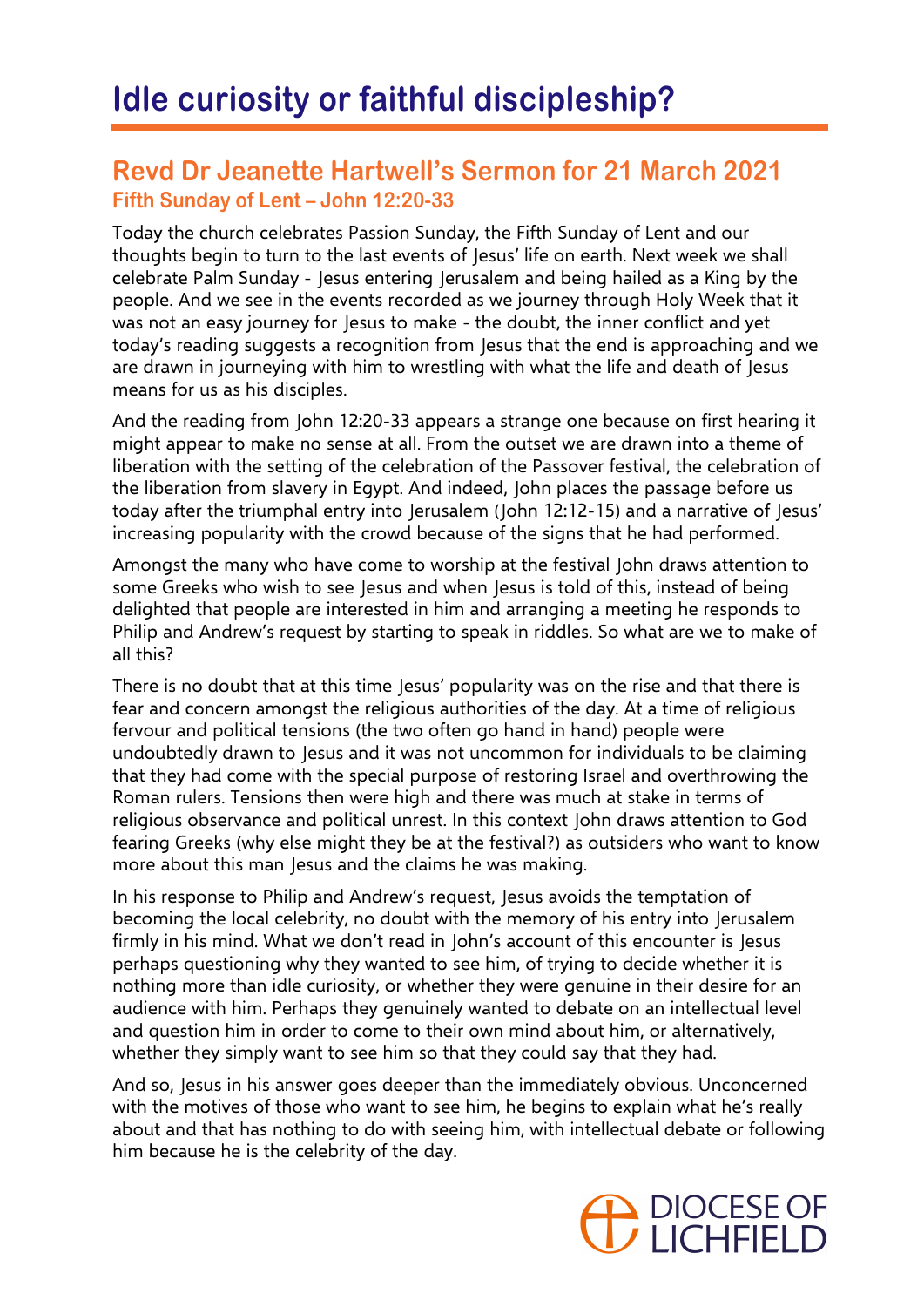The time has come - my time has come says Jesus in stark contrast to the earlier comments in John that his time has not yet come (in John 2 to his mother at the wedding in Cana and John 7 when some tried to seize him while he was teaching in the temple courts). Here then is the moment to which John has been pointing, when the time is come for the Son of Man to be lifted up in order that all the world might see Jesus and recognise him, in order that God's glory be revealed. This will be the time when all the world (represented by 'the Greeks') and not just faithful Israel will see and believe in him, not through intellectual debate but through the saving action of Jesus, the man who willingly goes to the cross to confront sin and evil.

And Jesus uses the agricultural imagery of seeds in the ground to drive home his point, suggesting that it is not going to be as might be expected. In fact, on the contrary it might look hidden and be perceived as a complete disaster. The joy for those of us this side of the resurrection is that we know the ending to the story but Jesus is painting a very different picture than what people might have been looking for or expecting. The time for preparation is over and the true picture of who Jesus is, is about to be revealed.

One of the major themes of John's gospel is seeing and knowing and we see it (to excuse the pun) being played out in this passage. The Greeks wish to see Jesus, not only in the physical sense but in getting to know him and who he truly was. We might ask ourselves what it is that we want to see in Jesus? What is our motivation? Are we merely curious in seeing what it's all about without necessarily wanting to take to heart the disturbing points that Jesus goes on to make about losing our life? Interestingly we are not told whether the Greeks got to see Jesus, both in the literal sense of meeting with him or in them getting to know who he claimed to be.

There are several responses to merely seeing Jesus, to being inquisitive, to recognising the man that people have been talking about and coming to believe in who he said he was. And Jesus is perhaps indicating in his response that it is simply not enough to see and engage in an intellectual discussion but what is required in truly knowing him is a change in attitude as to our whole life. And this from a Rabbi who as we know from the gospels was not afraid to engage in rigorous debate, as was their tradition.

So what are we to make of Jesus's discussion of our losing our life in order that we might keep it for eternal life. So often I think that we interpret this in the sense of some form of grand scale martyrdom, that our discipleship might demand some grand gesture of costly sacrifice. Yet it seems to me that what Jesus is asking of us is the small almost seemingly inconsequential acts contained within the process of dying to self, of being attentive to the ways in which we are tempted to act in ways that serve self rather than God, of the daily decision to face the cross, and attempt, by God's grace and God's grace alone to live lives that reflect God's glory.

It is in these daily acts of self-denial that God's glory continues to be revealed and in many ways these acts are buried like the grain that falls into the earth. They are often held between God and ourselves buried in the soil of our ordinary, everyday, daily existence. There is a sense in which it requires a certain degree of dogged determination and persistence and I suspect that John is warning us in the words of Jesus that it is not for the fainthearted. And just as we might wait for new shoots to break forth from the ground so too, we wait with patience for what God will bring about in God's good time. It is a timely lesson perhaps as we begin to emerge